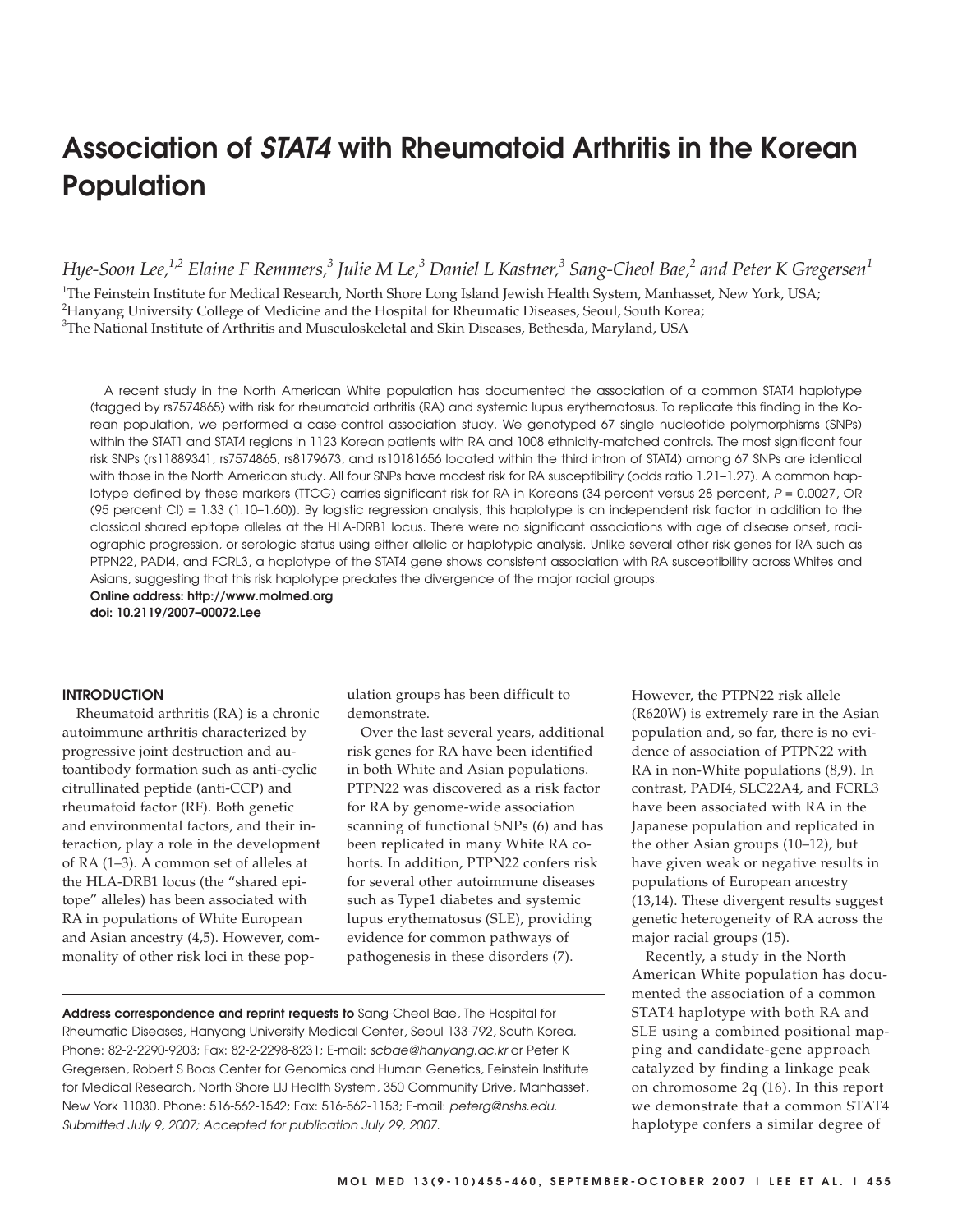risk for RA in both Asian and White populations.

#### **MATERIALS AND METHODS**

## **Study Population**

We included 1128 Korean RA patients who were enrolled consecutively from the outpatient clinic of The Hospital for Rheumatic Diseases, Hanyang University, Seoul, South Korea and 1022 ethnically matched controls. All RA patients met the American College of Rheumatology 1987 classification criteria for RA (17). Written informed consent was obtained from all participants. HLA-DRB1 typing was performed in cases  $(N =$ 1120) and controls ( $N = 1002$ ) by a polymerase chain reaction sequence based typing (PCR-SBT) method using the reference protocol of the Twelfth International Histocompatibility Workshop (18).

# **Clinical and Laboratory Data of the Studied Subjects**

Clinical data such as sex and age at disease onset from medical records and from interviews conducted at the time of enrollment were used in the analysis.

The staging system proposed by Steinbrocker et al was used as a marker of the radiographic severity of RA (19). Subjects were initially classified into stages I–IV and were then dichotomized into two groups: stage I and stages II–IV. Serum levels of rheumatoid factor (RF) were measured nephelometrically. Serum anti-CCP levels were quantitatively measured in duplicate from all RA patients by enzyme-linked immunosorbent assay using the DIASTAT Anti-CCP kit FCCP 200 (Axis-Shield Plc, Scotland, UK) according to the manufacturer's instructions. The upper limit of the reference range of anti-CCP is five units and anti-CCP levels were not titered out beyond 100 units.

#### **Genotyping**

We first confirmed that the most significant risk SNP (rs7574865) of the STAT4 gene in the North American RA population was also polymorphic in Asian population (MAF 0.28 and 0.33 in

|  | <b>Table 1.</b> The Distribution of 52 SNPs of STAT1/STAT4 Region in Cases and Controls |  |  |  |  |  |
|--|-----------------------------------------------------------------------------------------|--|--|--|--|--|
|--|-----------------------------------------------------------------------------------------|--|--|--|--|--|

| <b>SNP</b><br>Name      | Assoc<br>Allele | Location<br>(Build 35) | MAF in<br>cases | MAF in<br>controls | P<br>value | SNP call<br>$rate$ %) |
|-------------------------|-----------------|------------------------|-----------------|--------------------|------------|-----------------------|
| rs3088307               | $\mathsf{C}$    | 191537657              | 0.92            | 0.91               | 0.4452     | 89.5                  |
| rs16824035              | $\mathsf{C}$    | 191545879              | 0.92            | 0.91               | 0.4246     | 98.2                  |
| rs6718902               | $\top$          | 191546449              | 0.52            | 0.52               | 0.7731     | 97.8                  |
| rs13395505              | G               | 191546759              | 0.39            | 0.39               | 0.8549     | 99.4                  |
| rs1547550               | $\mathsf C$     | 191553970              | 0.92            | 0.91               | 0.1849     | 89.3                  |
| rs2280234               | A               | 191558344              | 0.83            | 0.82               | 0.721      | 90.4                  |
| rs2280233               | $\mathsf{C}$    | 191558811              | 0.12            | 0.12               | 0.8711     | 98                    |
| rs2280232               | G               | 191559011              | 0.17            | 0.17               | 0.7421     | 90.8                  |
| rs11887698              | Α               | 191563119              | 0.74            | 0.73               | 0.4329     | 90.8                  |
| rs10199181              | Α               | 191581798              | 0.28            | 0.28               | 0.8878     | 99.3                  |
| rs13029532              | $\mathsf{C}$    | 191584146              | 0.13            | 0.13               | 0.9841     | 99.4                  |
| rs10208033              | $\mathsf{C}$    | 191587662              | 0.74            | 0.73               | 0.4587     | 84.4                  |
| rs1467199               | G               | 191588747              | 0.51            | 0.49               | 0.2539     | 98.7                  |
| rs16833177              | $\mathsf{C}$    | 191595877              | 0.45            | 0.43               | 0.1504     | 99.4                  |
| rs4853456               | Α               | 191600008              | 0.81            | 0.8                | 0.4204     | 91.2                  |
| rs3024904               | Α               | 191603447              | 0.81            | 0.8                | 0.5432     | 98.3                  |
| rs3024936               | $\mathsf{C}$    | 191603621              | 0.94            | 0.93               | 0.2285     | 91.5                  |
| rs925847                | T               | 191605785              | 0.54            | 0.51               | 0.1183     | 99.5                  |
| rs6749371               | A               | 191610429              | 0.88            | 0.87               | 0.5736     | 99.5                  |
| rs6715106               | Α               | 191621279              | 0.88            | 0.87               | 0.5935     | 99.2                  |
| rs16833215              | G               | 191622044              | 0.48            | 0.45               | 0.0406     | 98                    |
| rs3024866               | $\mathsf{C}$    | 191631086              | 0.52            | 0.48               | 0.0229     | 97.8                  |
| rs1517352               | A               | 191639709              | 0.51            | 0.47               | 0.0148     | 98                    |
| rs13017460              | Α               | 191640801              | 0.51            | 0.48               | 0.0124     | 98.9                  |
| rs7601754               | Α               | 191648696              | 0.84            | 0.82               | 0.0715     | 86                    |
| rs11889341 <sup>a</sup> | T               | 191651987              | 0.35            | 0.3                | 0.0003     | 99.4                  |
| rs6434435               | G               | 191662109              | 0.86            | 0.85               | 0.1702     | 98                    |
| rs7574865 <sup>a</sup>  | T               | 191672878              | 0.39            | 0.33               | 0.0004     | 91.1                  |
| rs8179673 <sup>a</sup>  | $\mathsf{C}$    | 191677586              | 0.39            | 0.34               | 0.002      | 99.2                  |
| rs10181656 <sup>a</sup> | G               | 191678124              | 0.39            | 0.34               | 0.0029     | 99.4                  |
| rs13401064              | $\mathsf C$     | 191678575              | 0.89            | 0.89               | 0.9341     | 97.4                  |
| rs16833260              | G               | 191679810              | 0.54            | 0.49               | 0.0051     | 90.5                  |
| rs6752770               | G               | 191681808              | 0.22            | 0.2                | 0.1662     | 97.1                  |
| rs4341966               | G               | 191690450              | 0.78            | 0.77               | 0.2879     | 90.5                  |
| rs2356350               | G               | 191710783              | 0.47            | 0.46               | 0.5645     | 99.3                  |
| rs11685878              | С               | 191717700              | 0.59            | 0.58               | 0.2676     | 97.9                  |
| rs4853546               | G               | 191717897              | 0.7             | 0.7                | 0.9996     | 98                    |
| rs1031509               | Α               | 191718434              | 0.31            | 0.3                | 0.9336     | 90.3                  |
| rs12327969              | С               | 191719016              | 0.31            | 0.3                | 0.66       | 90.8                  |
| rs10497711              | G               | 191722166              | 0.13            | 0.12               | 0.4322     | 98.9                  |
| rs7572482               | Α               | 191723317              | 0.46            | 0.46               | 0.9282     | 99.2                  |
| rs2278940               | Α               | 191724173              | 0.13            | 0.12               | 0.3094     | 98.2                  |
| rs897200                | Α               | 191726016              | 0.46            | 0.46               | 0.8733     | 90.4                  |
| rs16833437              | T               | 191727617              | 0.46            | 0.46               | 0.8786     | 90                    |
| rs1031507               | T               | 191728863              | 0.46            | 0.46               | 0.785      | 91                    |
| rs13001658              | G               | 191733149              | 0.67            | 0.66               | 0.6955     | 89.2                  |
| rs1869624               | Α               | 191738636              | 0.13            | 0.12               | 0.2238     | 98.8                  |
| rs4853550               | T               | 191739472              | 0.52            | 0.52               | 0.7674     | 98                    |
| rs4853551               | T               | 191739508              | 0.12            | 0.11               | 0.7171     | 99.4                  |
| rs12467660              | Α               | 191739895              | 0.28            | 0.27               | 0.442      | 98                    |
| rs2054090               | Α               | 191741945              | 0.33            | 0.33               | 0.8721     | 99.1                  |
| rs7595886               | Τ               | 191746983              | 0.28            | 0.26               | 0.307      | 91                    |

<sup>a</sup>Indicates the most significant SNPs with less than P value 0.005.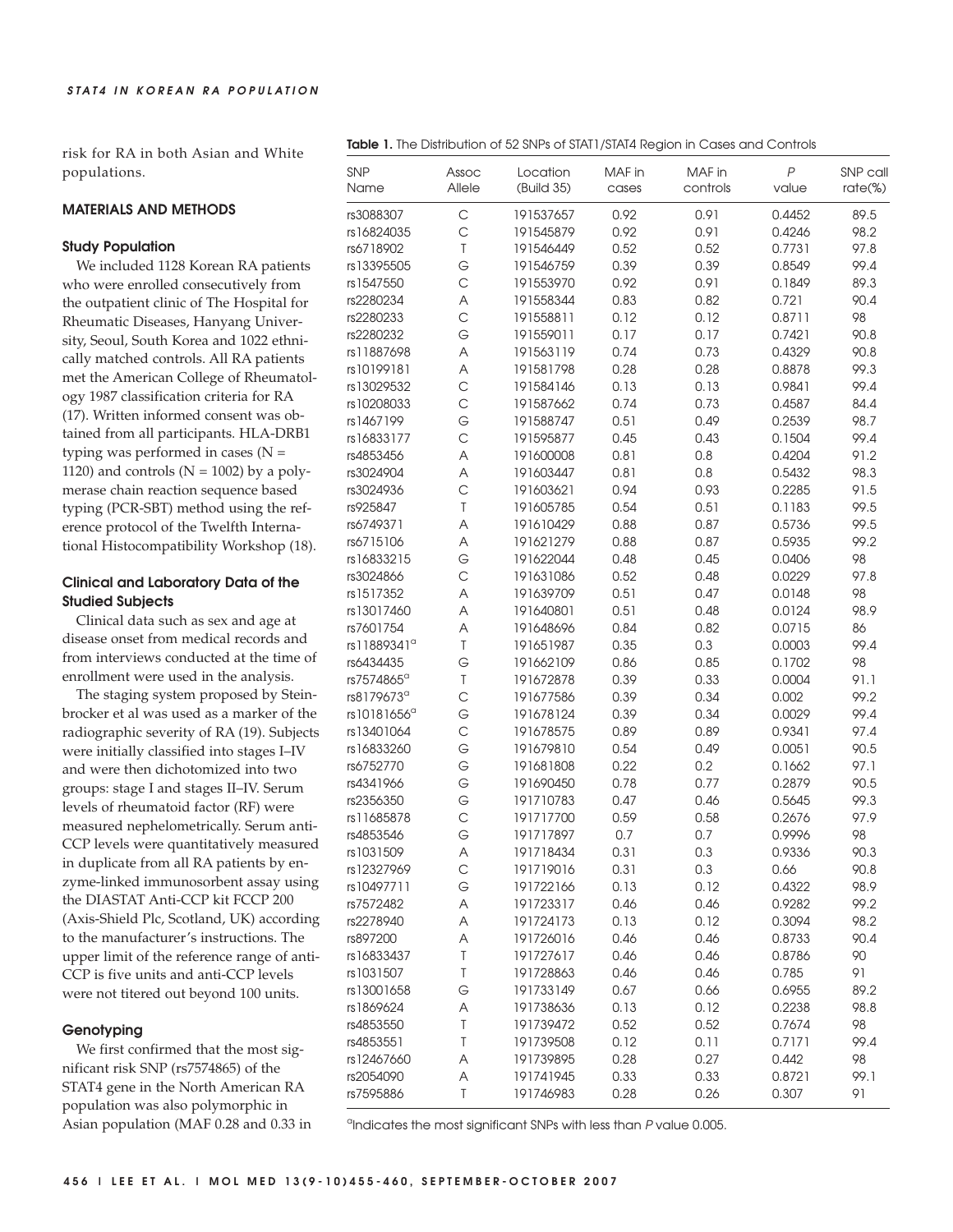

**Figure 1.** LD of 52 SNPs in STAT1/STAT4 region in 1128 Korean RA cases and 1022 controls. The location of the most significant four risk SNPs are indicated. The LD pattern of these risk four SNPs with  $r^2$  values are shown in the bottom right. This figure was obtained from Haploview version 3.32.

Japanese and Chinese population, respectively) using HapMap Phase II data (http://www.hapmap.org). We therefore genotyped the same panel of 67 SNPs as in our previous report (16). These were selected from Hapmap Phase II data and included all non-synonymous coding SNPs reported in dbSNP, and covered both the STAT1 and STAT4 genes on chromosome 2q.

The DNAs were genotyped using a multiplexed primer extension method (Sequenom, Inc., San Diego, CA). In brief, multiplex PCR was used to amplify DNA products containing up to 28 SNPs in one reaction from 5 ng genomic DNA. Synthetic oligonucleotides that bind adjacent to the SNP site were then hybridized and extended with nucleotides complementary to the template SNP site using modified nucleotides that terminate the extension reaction at the interrogated SNP, thus generating alternate products of sufficiently different masses to be separated by mass spectrometry. The extended products were separated by MALDI-

TOF mass spectrometry and the genotypes determined with SpectroTyper software (Sequenom). Calls were evaluated and edited by cluster analysis performed with the SpectroTyper software.

#### **Data Analysis**

We excluded all the case or control samples with missing genotypes on more than 50 percent of the 67 studied SNPs. We also excluded SNPs with significant deviation from Hardy Weinberg equilibrium (*P* values less than 0.005) in the control group, and we did not consider SNPs with minor allele frequency (MAF) less than 0.01. Association tests for each SNP in cases and controls were determined using Haploview version 3.32.

Alleles/genotypes or haplotypes of STAT4 were analyzed for association with clinical or laboratory variables using chi-square test, Mann-Whitney U test, or logistic regression test, using SAS software, version 9.1 (SAS Institute, Cary, NC, USA). *P* < 0.05 is considered significant.

## **RESULTS**

#### **Association of a STAT4 Haplotype with Rheumatoid Arthritis**

We analyzed 2131 samples (1123 cases and 1008 controls) out of an initial 2150 samples (1128 cases and 1022 controls) after excluding 19 samples (five cases and 14 controls) with more than 50 percent missing genotypes. In the remaining subjects, the average call rate in the 67 SNPs was 95.6 percent (84.3–99.7 percent). After filtering all SNPs with minor allele frequency (MAF) less than  $0.01$  (n = 12) or SNPs with significant deviation from Hardy Weinberg equilibrium, i.e. *P* values less than 0.005 in the control group  $(n = 3)$ , we analyzed the distribution of allele frequency of 52 SNPs in the RA cases and controls. We removed 15 SNPs out of initial 67 studied SNPs based on Hardy Weinberg Equilibrium less than *P* value 0.005 (rs3024839, rs10931481, and rs7596818) or MAF less than 0.01 (rs17749316, rs13005843, rs3024933, rs16833220, rs932169, rs2459611, rs13010752, rs12998748, rs13011805, rs7599504, rs10194402, rs17769459). Call rates for each of the 52 SNPs is shown. (Table 1). The most significant four SNPs (*P* < 0.005) in the present study are identical with those in the North American study.

The LD pattern of the 52 SNPs within the region of STAT1/STAT4 is shown in Figure 1. The four most significant disease-associated SNPs (rs11889341, rs7574865, rs8179673, and rs10181656) are in strong linkage disequilibrium ( $D' > 0.93$ ;  $r^2 > 0.73$ ). A haplotype association analysis of these four risk SNPs revealed that the same haplotype (TTCG) as the one in the North American study showed significant risk for RA [0.34 versus 0.28, *P* = 0.0027, OR (95 percent CI) = 1.33 (1.10–1.60)] (Table 2).

## **Stratification Analysis by Clinical or Laboratory Variables**

We examined patient subgroups for association with STAT4 using logistic regression. There was no significant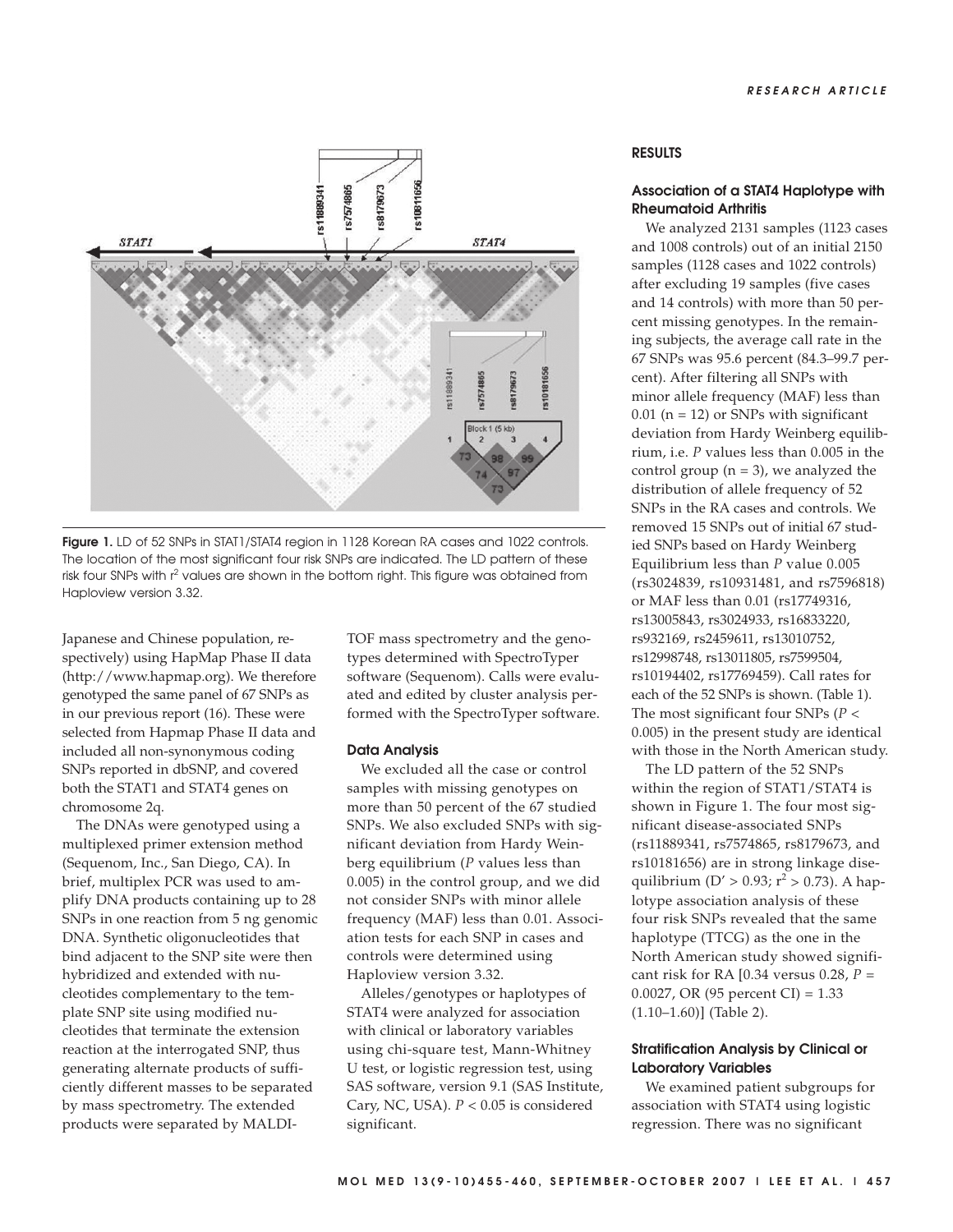|             |           |           |                |                             | Dominant <sup>a</sup>   |                         |
|-------------|-----------|-----------|----------------|-----------------------------|-------------------------|-------------------------|
| <b>SNPs</b> | Genotype  | <b>RA</b> | Control        | P value                     | OR (95% CI)             | OR (95% CI)             |
| rs11889341  | TT        | 149       | 91             | 0.0039                      | 1.29<br>$(1.08 - 1.53)$ | 1.27<br>$(1.12 - 1.45)$ |
|             | <b>CT</b> | 485       | 414            |                             |                         |                         |
|             | CC        | 484       | 496            |                             |                         |                         |
| rs7574865   | TT        | 157       | 95             | 0.0065                      | 1.29<br>$(1.07 - 1.54)$ | 1.27<br>$(1.11 - 1.45)$ |
|             | GT        | 481       | 411            |                             |                         |                         |
|             | GG        | 394       | 402            |                             |                         |                         |
| rs8179673   | CC        | 172       | 113            | 0.0181                      | 1.23<br>$(1.04 - 1.47)$ | 1.22<br>$(1.07 - 1.38)$ |
|             | <b>CT</b> | 520       | 456            |                             |                         |                         |
|             | $\Pi$     | 424       | 430            |                             |                         |                         |
| rs10181656  | GG        | 172       | 114            | 0.0234                      | 1.22                    | 1.21                    |
|             |           |           |                |                             | $(1.03 - 1.46)$         | $(1.07 - 1.37)$         |
|             | CG        | 521       | 458            |                             |                         |                         |
|             | CC        | 424       | 428            |                             |                         |                         |
|             | Frequency |           | $\overline{P}$ | <b>ORs</b>                  |                         |                         |
| Haplotypes  | <b>RA</b> | Control   | value          | (95% CI)                    |                         |                         |
| C, G, T, C  | 0.60      | 0.64      | 0.003          | $0.83(0.73 - 0.94)$         |                         |                         |
| T,T,C,G     | 0.34      | 0.28      | 0.0027         | $1.33(1.10 - 1.60)$         |                         |                         |
| C,T,C,G     | 0.05      | 0.05      | 0.45           | $0.90(0.68 - 1.19)$         |                         |                         |
| T,G,T,C     | 0.0122    | 0.0126    | 0.80           | $0.93(0.53 - 1.64)$         |                         |                         |
| C,G,C,G     | 0.0015    | 0.0026    | $0.48^\circ$   | $0.73(0.30 - 1.77)^{\circ}$ |                         |                         |
| T,G,C,G     | 0.0014    | 0.0019    |                |                             |                         |                         |
| C,G,T,G     | 0.0009    | 0.0015    |                |                             |                         |                         |
| C,G,C,C     | 0.0004    | 0         |                |                             |                         |                         |

**Table 2.** Association of the Genotypes and Haplotypes of the Most Significant Four SNPs Within the Large Third Intron of STAT4 with RA Susceptibility

<sup>a</sup>Homozygote of risk allele and heterozygote versus homozygote of non-risk allele. b P values are the same as ones in Table S1 (0.0003, 0.0004, 0.002, and 0.0029 in order). c Four minor haplotypes (CGCG, TGCG, CGTG, and CGCC) are combined to calculate P value and ORs (95% CI).

genotypic or haplotypic association with sex, radiographic severity, or age of disease onset (data not shown). When we stratified the RA cases into anti-CCP positive and negative groups, we observed significant associations of all four risk SNPs and the risk haplotype of STAT4 with anti-CCP positive RA (Table 3), but not with anti-CCP negative RA compared with controls. However, because we observed the similar trend of distribution between both groups, this lack of significance in anti-CCP negative RA probably resulted from the smaller sample size (anti-CCP negative RA,  $N = 111$ ). This finding suggests that the STAT4 contribution to

disease risk may not be restricted to the anti-CCP + RA subset. Using a logistic regression analysis, the STAT4 risk haplotype is an independent risk factor (*P* = 0.049) in addition to SE (*P* < 0.0001) for RA.

To address the relationship of the disease-associated STAT4 variants with anti-CCP and RF titer, we divided the cases with anti-CCP into high ( $\geq 100$ ) and low titer groups. This was necessary because CCP titers were truncated at the high end. This analysis did not show an effect of the STAT4 risk alleles or haplotype on the frequency of high anti-CCP group (data not shown). There was a suggestion of an effect on RF titer, but

this was not significant, as shown in Table 4.

#### **DISCUSSION**

The North American Rheumatoid Arthritis Consortium (NARAC) recently reported on two new RA linkage regions at chromosomes 2q33 and 11p12 with logarithm of odds (LOD) scores of 3.52 and 3.09, respectively (20). Dense SNP mapping of the 2q RA linkage peak led to identification of a new susceptibility gene, STAT4, for RA (16). This association was replicated in several independent White RA case and control populations (16). In the current study, we have now confirmed that STAT4 is associated with RA in a large Korean population dataset, with the same common haplotype, which is more common in Koreans than in North American populations, but nevertheless confers a similar degree of risk.

A significant source of variability in the RA genetics literature has been the inability to replicate genetic findings across the major racial groups, particularly Whites and Asians. An interesting example of this is the association of the intracellular phosphatase, PTPN22, with RA and other autoimmune diseases. These disease associations have been widely replicated in White populations(7), but the PTPN22 risk allele (R620W) is exceedingly rare in Asian populations(15). Furthermore, attempts to identify other risk variants of PTPN22 that might be associated with RA in Asians have been unrevealing (9,H-S Lee unpublished). This has raised the possibility that there is true locus heterogeneity for RA among these major racial groups.

Several other examples have arisen in which associations are observed in Asian populations, but not in Whites. The most robust of these examples is the association of PADI4 with rheumatoid arthritis. PADI4 is a compelling candidate gene, because it encodes one of the enzymes responsible for citrullination of endogenous proteins, and an antibody response to citrullinated peptides is highly specific for RA(21). Numerous studies in Asian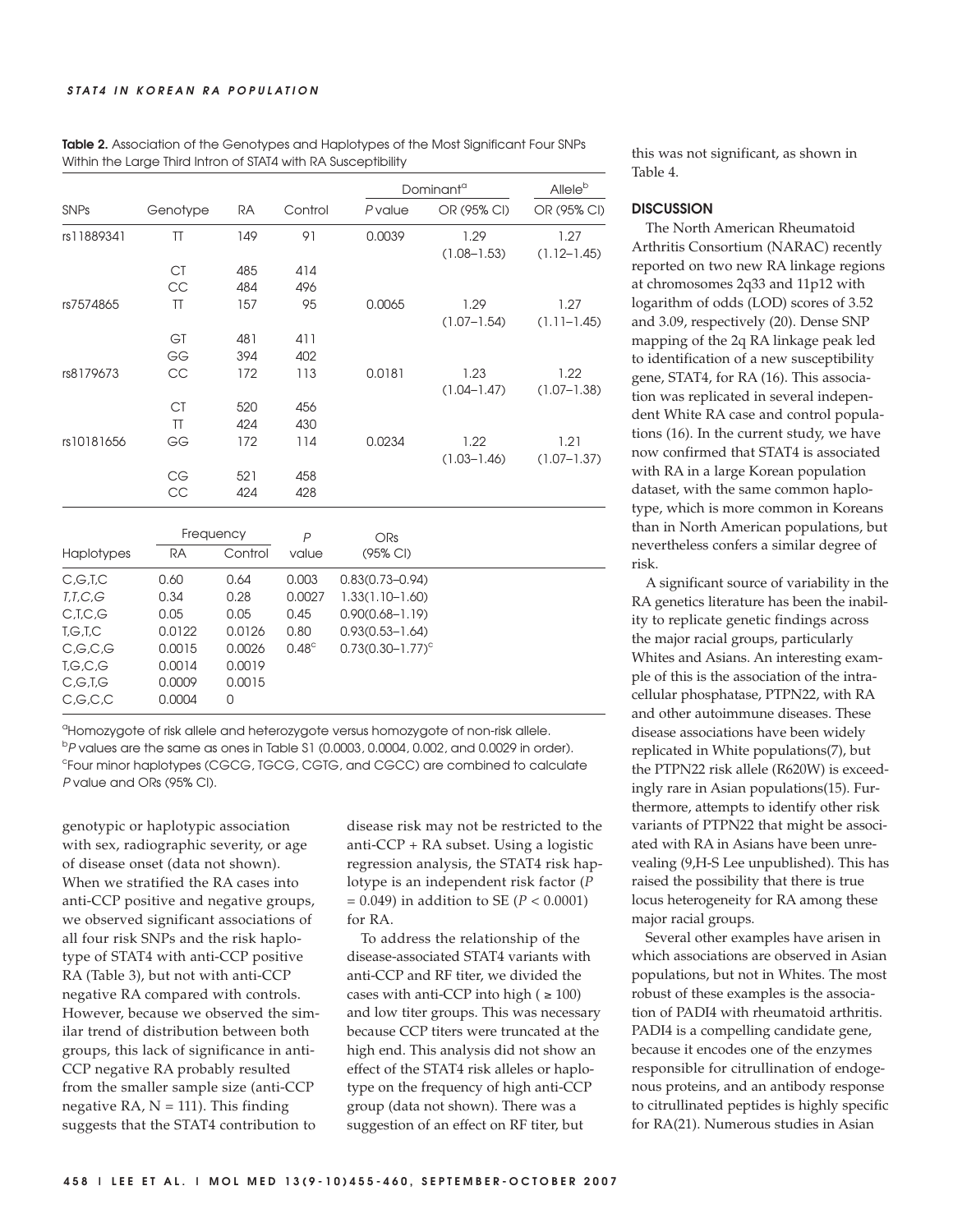**Table 3.** The Frequency (%) of Risk Alleles and Haplotype in Both Anti-CCP Positive and Negative RA Groups

|                      |             |             |         | P value          |                      |                      |
|----------------------|-------------|-------------|---------|------------------|----------------------|----------------------|
| $Risk^{\alpha}$ SNP/ | AntiCCP+    | AntiCCP-    | Control | $CCP + vs.$      | $CCP + vs.$          | CCP- vs.             |
| haplotype            | $(n = 612)$ | $(n = 111)$ |         | CCP <sup>b</sup> | Control <sup>c</sup> | Control <sup>d</sup> |
| rs11889341           | 35.2        | 34.5        | 29.7    | 0.84             | 0.001                | 0.14                 |
| rs7574865            | 38.8        | 38.6        | 32.9    | 0.96             | 0.001                | 0.11                 |
| rs8179673            | 38.9        | 40.0        | 34.0    | 0.77             | 0.005                | 0.08                 |
| rs10181656           | 38.9        | 40.0        | 34.2    | 0.76             | 0.007                | 0.09                 |
| Haplotype, TTCG      | 34.2        | 32.4        | 28.5    | 0.62             | 0.0009               | 0.23                 |

<sup>a</sup>Only 723 cases with anti-CCP data were compared with a total of 1008 controls. <sup>b</sup>All alleles and haplotype had statistically significant risk for anti-CCP positive RA compared with control [ORs (95% CI) 1.29 (1.11–1.50), 1.28 (1.10–1.51), 1.24 (1.07–1.43), 1.23 (1.06–1.42), and 1.29 (1.11–1.51) in order]

<sup>c</sup>The distribution of risk alleles and haplotype between antiCCP positive and negative groups were not significantly different.

 $^\text{d}$ P values of the risk alleles and haplotype in the anti-CCP negative group were not statistically significant level compared with control group.

populations have demonstrated the association of PADI4 with RA (10,22–25), but these associations are either absent or very weak in populations of European ancestry (13,14). It is possible that this difference reflects an interaction of PADI4 genetic susceptibility with environmental factors, because citrullination may also be related to smoking or other environmental exposures (1,2,26).

The current report is the first clear demonstration of non-MHC related susceptibility gene for RA that confers a similar degree of risk among both White and Asian populations. Furthermore, it appears that the risk haplotype is likely to be identical in the two racial groups, suggesting that the responsible functional variant is ancient in origin. Indeed, the same haploytpe also is found in African populations (TTCG, 0.14 in the Yoruba people of Ibadan, Nigeria, www.hapmap.org) and it will be of great interest to see if the STAT4 associations with RA and lupus are also present in this population group . The associated haplotype is located primarily in the third intron of the STAT4 gene, and the actual functional allele(s) remain to be identified. A full resequencing of the STAT4 gene is in progress, and this will help to direct future studies of splice variation and/or expression differences that may explain the disease associated haplotype.

*STAT4* encodes a transcription factor that lies in the signaling pathway of several important cytokines, including IL-12 and type I interferons, as well as IL-23 (27). STAT4 is present in the cytosol and upon cytokine signaling it becomes phosphoryated and translocates to the nucleus. The target genes for STAT4 include γIFN and therefore it plays a key role in the IL12 induced differentiation of T cells into the Th1 pathway. In addition, STAT4 may also be involved in the production of IL17 by Th17 cells, in response to IL23 (28). At the same time, γIFN production tends to inhibit differentiation toward the Th17 pathway(29). Thus, while genetic differences in STAT4 dependent signaling may be involved in regulating the balance of Th1 vs. Th17 responses, the expected effects of increased vs. decreased STAT4 activity are not obvious. Furthermore, compared with the mouse, the production of IL17 is not as clearly restricted to an easily definable Th17 subset in humans (30,31), and recent work suggests that some subsets of CD4 cells can produce both IL17 and γIFN (29). Therefore, it will be important to try to relate the major risk haplotype of STAT4 to phenotypic differences in these various T cell subsets.

**Table 4.**The Relationship of Risk Alleles and Haplotype of STAT4 with High CCP and RF Titer

|                           | Haplotype   |        |        |  |  |  |
|---------------------------|-------------|--------|--------|--|--|--|
|                           | <b>TTCG</b> | Others | Pvalue |  |  |  |
| High antiCCP <sup>a</sup> | 0.50        | 0.48   | 0.46   |  |  |  |
| High RF <sup>a</sup>      | 0.42        | 0.39   | 0.33   |  |  |  |
| RF titer <sup>b</sup>     |             |        |        |  |  |  |
| Mean                      | 219.9       | 181.9  | 0.29   |  |  |  |
| Median                    | 79.4        | 73.5   |        |  |  |  |
| 25 percentile             | 36.2        | 36.2   |        |  |  |  |
| 75 percentile             | 215.0       | 183.5  |        |  |  |  |
|                           |             |        |        |  |  |  |

<sup>a</sup>We divided the cases into high or low anti-CCP/RF group based on the titer ≥ 100 units; Values indicate the frequency of cases with high anti-CCP or high RF out of given subjects; All risk alleles (data not shown) and haplotype do not affect the high anti-CCP or high RF titer frequency using chi square test [ORs (95% CI) 1.09 (0.86–1.38) and 1.11 (0.90–1.38) in order]. <sup>b</sup>RF titer was not significantly related to risk haplotype using nonparametric statistics despite a trend toward higher titer in the risk groups.

Given the current evidence of Th17 involvement in chronic inflammation in RA (29), it would be expected that the STAT4 risk alleles would generally enhance a Th17 response. Several studies in animal models strongly suggest a key regulatory role of STAT4 in experimental arthritis (32). There is evidence that STAT4 may play a role both during initiation of disease as well as in the maintenance of the inflammatory process, leading to the idea that STAT4 may be a useful therapeutic target as has been demonstrated in murine collagen induced arthritis (32). In this context, it may be relevant that STAT4 also is involved in signaling responses to type 1 interferons in activated monocytes, macrophages, and mature dendritic cells. The dependence of type 1 interferon signaling on STAT4 is of particular interest in view of our recent observation that in addition to RA, STAT4 has a strong association with systemic lupus (16), a disease in which dysregulation of interferon pathways is prominent.

The finding of a common risk haplotype for RA among Asian and White